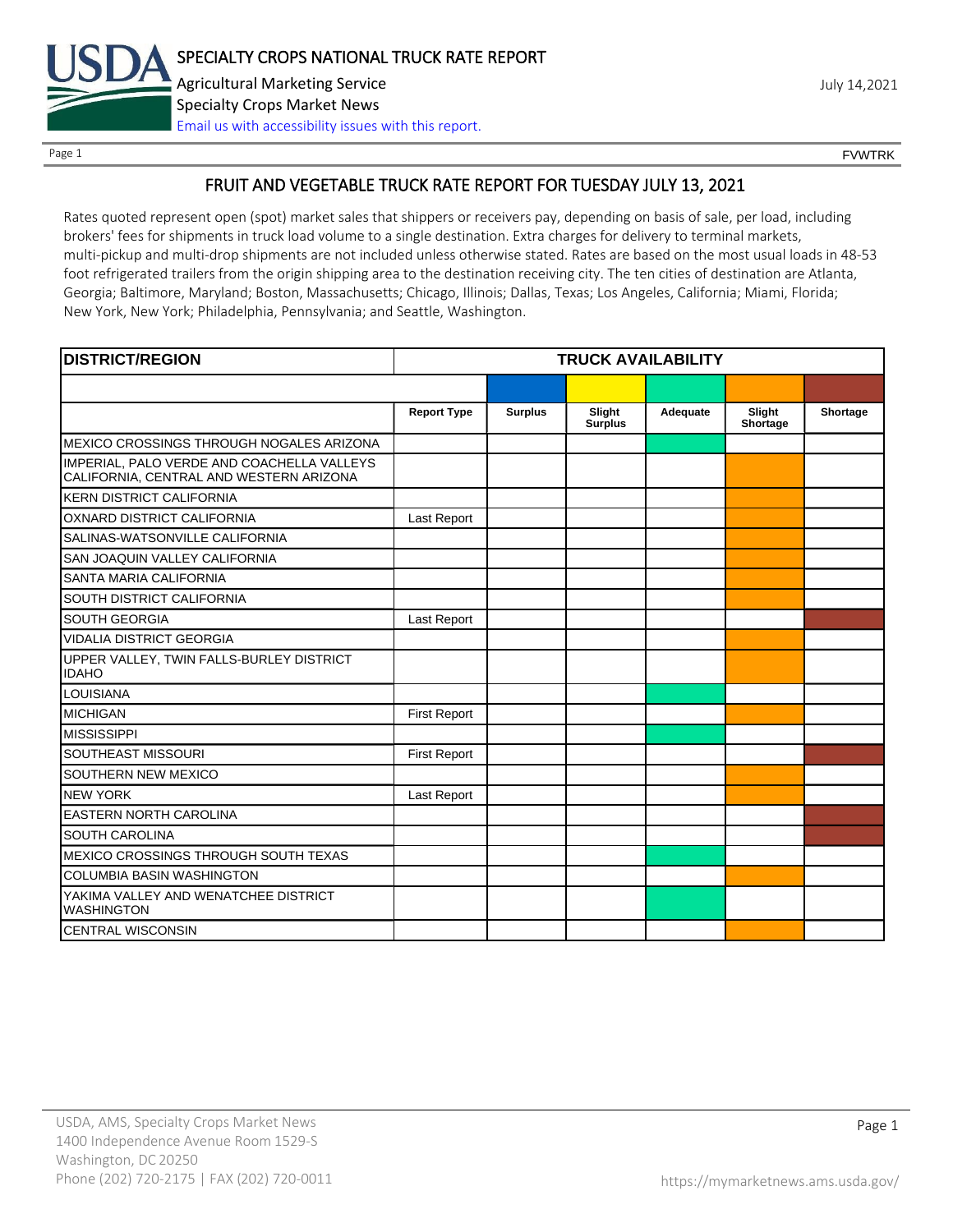

# PRICES FOR TUESDAY JULY 13, 2021

In areas where rates are based on package rates, per-load rates were derived by multiplying the package rate by the number of packages in the most usual load in a 48-53 foot trailer.

# PERCENTAGE OF CHANGE FROM TUESDAY JULY 6, 2021 SHOWN IN ()

| MEXICO CROSSINGS THROUGH NOGALES ARIZONA |                                                                                    |             |                                                                                                                     |                  |  |
|------------------------------------------|------------------------------------------------------------------------------------|-------------|---------------------------------------------------------------------------------------------------------------------|------------------|--|
| --MANGOES                                |                                                                                    |             |                                                                                                                     |                  |  |
|                                          |                                                                                    | RANGE       | <b>MOSTLY</b>                                                                                                       |                  |  |
| Los Angeles                              | Adequate                                                                           | 1100-1400   |                                                                                                                     | $\left( \right)$ |  |
|                                          | IMPERIAL, PALO VERDE AND COACHELLA VALLEYS CALIFORNIA, CENTRAL AND WESTERN ARIZONA |             |                                                                                                                     |                  |  |
| <b>BELL TYPE AND WATERMELONS</b>         |                                                                                    |             | --CANTALOUPES, CORN, SWEET, HONEYDEWS, MELON, GALIA, MELON, HAMI, MELON, JUAN CANARY, MELON, ORANGE FLESH, PEPPERS, |                  |  |
|                                          |                                                                                    | RANGE       | MOSTLY                                                                                                              |                  |  |
| Atlanta                                  | Slight Shortage                                                                    | 8300-9600   | 8900-9600                                                                                                           | (0)              |  |
| Baltimore                                | Slight Shortage                                                                    | 9500-11200  | 10100-10800                                                                                                         | (0)              |  |
| Boston                                   | Slight Shortage                                                                    | 10000-12100 | 10000-11400                                                                                                         | (0)              |  |
| Chicago                                  | Slight Shortage                                                                    | 7800-8800   | 8400-8800                                                                                                           | (0)              |  |
| Dallas                                   | Slight Shortage                                                                    | 6200-8200   | 7700-8100                                                                                                           | (0)              |  |
| Miami                                    | Slight Shortage                                                                    | 9600-11600  | 9700-10200                                                                                                          | $(+1)$           |  |
| New York                                 | Slight Shortage                                                                    | 10200-11900 | 10400-11000                                                                                                         | (0)              |  |
| Philadelphia                             | Slight Shortage                                                                    | 9600-11300  | 10200-10900                                                                                                         | (0)              |  |
| <b>KERN DISTRICT CALIFORNIA</b>          |                                                                                    |             |                                                                                                                     |                  |  |
| --CARROTS AND GRAPES                     |                                                                                    |             |                                                                                                                     |                  |  |
|                                          |                                                                                    | RANGE       | <b>MOSTLY</b>                                                                                                       |                  |  |
| Atlanta                                  | Slight Shortage                                                                    | 9200-10800  | 9900-10600                                                                                                          | $\left( \right)$ |  |
| Baltimore                                | Slight Shortage                                                                    | 10300-12700 | 11700-12600                                                                                                         | $\left( \right)$ |  |
| Boston                                   | Slight Shortage                                                                    | 11200-12900 | 11900-12700                                                                                                         | $\left( \right)$ |  |
| Chicago                                  | Slight Shortage                                                                    | 7700-9000   | 8100-8900                                                                                                           | $\left(\right)$  |  |
| Dallas                                   | Slight Shortage                                                                    | 6100-7500   | 6300-6900                                                                                                           | $\left(\right)$  |  |
| Miami                                    | Slight Shortage                                                                    | 10600-12100 | 11300-12000                                                                                                         | $\left(\right)$  |  |
| New York                                 | Slight Shortage                                                                    | 11000-12400 | 11700-12200                                                                                                         | $\left( \right)$ |  |
| Philadelphia                             | Slight Shortage                                                                    | 10400-11800 | 10700-11200                                                                                                         | $\left(\right)$  |  |

OXNARD DISTRICT CALIFORNIA

LAST REPORT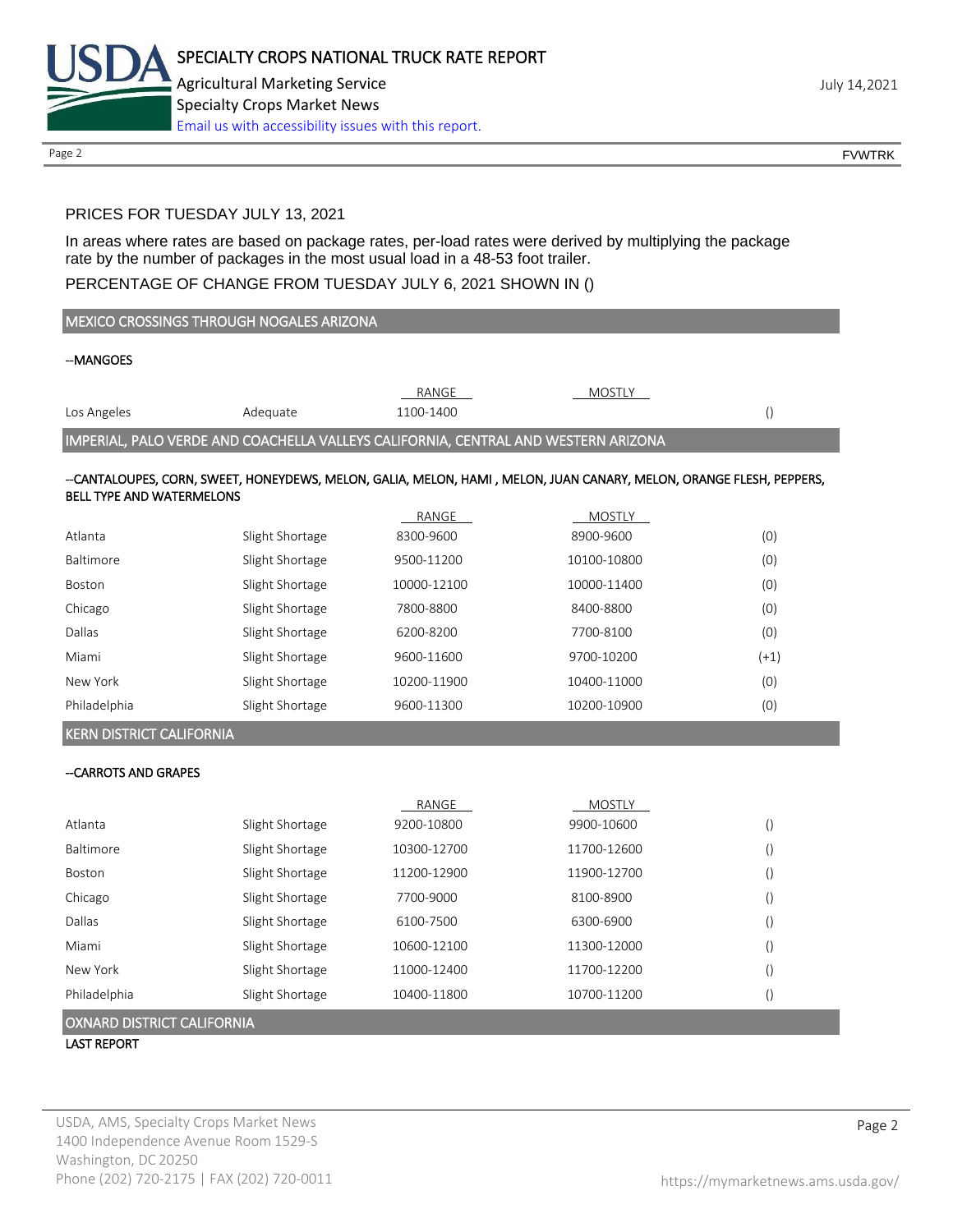

Page 3 FOUNTRK And the set of the set of the set of the set of the set of the set of the set of the set of the set of the set of the set of the set of the set of the set of the set of the set of the set of the set of the s

## --CABBAGE, CILANTRO, GREENS, KALE , PARSLEY AND STRAWBERRIES

|                  |                 | RANGE       | <b>MOSTLY</b> |                  |
|------------------|-----------------|-------------|---------------|------------------|
| Atlanta          | Slight Shortage | 8700-10000  | 8900-9500     | $\left( \right)$ |
| <b>Baltimore</b> | Slight Shortage | 10500-12600 | 11800-12400   | $\left( \right)$ |
| Boston           | Slight Shortage | 11300-12800 | 12100-12800   | $\left( \right)$ |
| Chicago          | Slight Shortage | 7600-8900   | 7600-8100     | $\left( \right)$ |
| Dallas           | Slight Shortage | 6000-7400   | 6400-6900     | $\left( \right)$ |
| Miami            | Slight Shortage | 10600-12100 | 11300-12000   | $\left( \right)$ |
| New York         | Slight Shortage | 10700-12300 | 10900-11800   | $\left( \right)$ |
| Philadelphia     | Slight Shortage | 10300-11700 | 10800-11300   | $\left( \right)$ |
|                  |                 |             |               |                  |

SALINAS-WATSONVILLE CALIFORNIA

### --BROCCOLI, CAULIFLOWER, CELERY, LETTUCE, BOSTON, LETTUCE, GREEN LEAF, LETTUCE, ICEBERG, LETTUCE, RED LEAF AND LETTUCE, ROMAINE

|                  |                 | RANGE       | <b>MOSTLY</b> |     |
|------------------|-----------------|-------------|---------------|-----|
| Atlanta          | Slight Shortage | 7900-10300  | 9300-9900     | (0) |
| <b>Baltimore</b> | Slight Shortage | 10700-11900 | 10900-11400   | (0) |
| <b>Boston</b>    | Slight Shortage | 11000-13000 | 11500-12000   | (0) |
| Chicago          | Slight Shortage | 7900-9200   | 8500-9000     | (0) |
| Dallas           | Slight Shortage | 6400-7700   | 7100-7500     | (0) |
| Miami            | Slight Shortage | 10800-12300 | 10900-11500   | (0) |
| New York         | Slight Shortage | 11000-12500 | 11100-11800   | (0) |
| Philadelphia     | Slight Shortage | 10600-12000 | 10900-11500   | (0) |

# SAN JOAQUIN VALLEY CALIFORNIA

## --APRICOTS, NECTARINES AND PEACHES

|           |                 | RANGE       | <b>MOSTLY</b> |        |
|-----------|-----------------|-------------|---------------|--------|
| Atlanta   | Slight Shortage | 8900-9700   | 9000-9500     | (+3)   |
| Baltimore | Slight Shortage | 10300-11100 | 10500-11000   | $(-1)$ |
| Chicago   | Slight Shortage | 8000-9100   | 8200-8500     | (0)    |
| Dallas    | Slight Shortage | 6500-7600   | 6700-7100     | 41     |
|           |                 |             |               |        |

## SANTA MARIA CALIFORNIA

# --LETTUCE, GREEN LEAF, LETTUCE, ICEBERG, LETTUCE, RED LEAF, LETTUCE, ROMAINE, BROCCOLI, CAULIFLOWER AND CELERY

|           |                 | RANGE       | <b>MOSTLY</b> |     |
|-----------|-----------------|-------------|---------------|-----|
| Atlanta   | Slight Shortage | 8800-10200  | 8900-9500     | (0) |
| Baltimore | Slight Shortage | 10400-11800 | 10700-11200   | (0) |
| Boston    | Slight Shortage | 11600-12900 | 12300-12800   | (0) |
| Chicago   | Slight Shortage | 7500-9100   | 7600-8000     | (0) |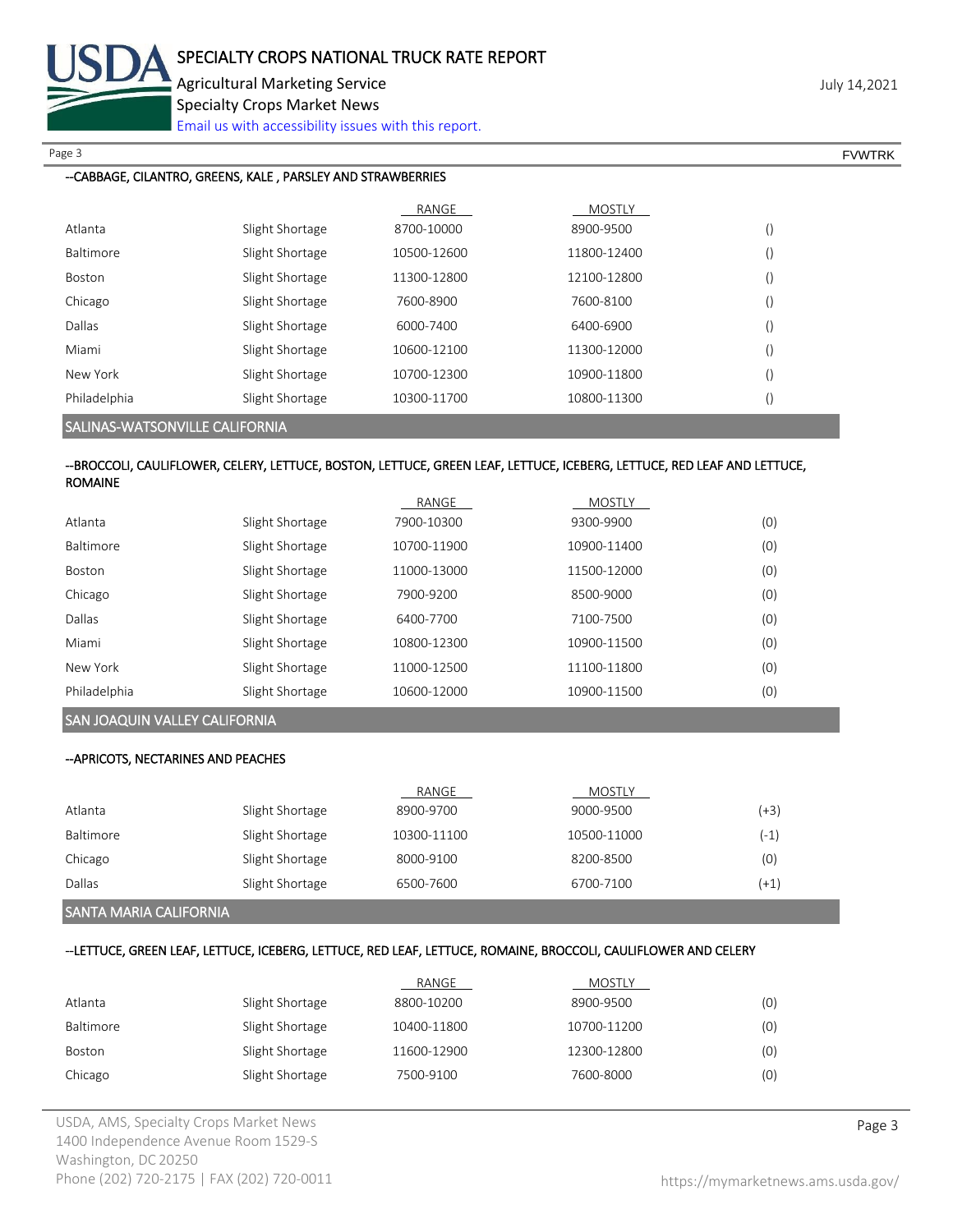

# SPECIALTY CROPS NATIONAL TRUCK RATE REPORT

Agricultural Marketing Service discussed by the University of the University of the University of the University Specialty Crops Market News

|                                 | Email us with accessibility issues with this report. |             |               |                  |               |
|---------------------------------|------------------------------------------------------|-------------|---------------|------------------|---------------|
| Page 4                          |                                                      |             |               |                  | <b>FVWTRK</b> |
| Dallas                          | Slight Shortage                                      | 6200-7600   | 6300-6900     | (0)              |               |
| Miami                           | Slight Shortage                                      | 10700-12200 | 11500-11900   | (0)              |               |
| New York                        | Slight Shortage                                      | 10900-12500 | 11300-11800   | (0)              |               |
| Philadelphia                    | Slight Shortage                                      | 10500-11900 | 10700-11400   | (0)              |               |
| SOUTH DISTRICT CALIFORNIA       |                                                      |             |               |                  |               |
|                                 | -- AVOCADOS, GRAPEFRUIT, LEMONS AND ORANGES          |             |               |                  |               |
|                                 |                                                      | RANGE       | <b>MOSTLY</b> |                  |               |
| Atlanta                         | Slight Shortage                                      | 8100-9000   | 8500-9000     | $(-5)$           |               |
| Boston                          | Slight Shortage                                      | 10000-11100 | 10600-11000   | $(-4)$           |               |
| Chicago                         | Slight Shortage                                      | 8000-9000   | 8300-8700     | (0)              |               |
| Dallas                          | Slight Shortage                                      | 6600-7600   | 6700-7200     | $(-3)$           |               |
| Miami                           | Slight Shortage                                      | 9800-10800  | 10100-10600   | $(-1)$           |               |
| Philadelphia                    | Slight Shortage                                      | 9500-10500  | 10000-10500   | $(-3)$           |               |
| Seattle                         | Slight Shortage                                      | 4800-6000   | 5200-5700     | $(-6)$           |               |
| <b>SOUTH GEORGIA</b>            |                                                      |             |               |                  |               |
| <b>LAST REPORT</b>              |                                                      |             |               |                  |               |
| -CORN, SWEET                    |                                                      |             |               |                  |               |
|                                 |                                                      | RANGE       | <b>MOSTLY</b> |                  |               |
| Atlanta                         | Shortage                                             | 600-1200    | 1000-1000     | $\left( \right)$ |               |
| Baltimore                       | Shortage                                             | 2600-3800   | 2800-3000     | $\left( \right)$ |               |
| Boston                          | Shortage                                             | 4000-5200   | 4800-4800     | $\left( \right)$ |               |
| Chicago                         | Shortage                                             | 3400-4200   | 3800-3800     | $\left( \right)$ |               |
| <b>VIDALIA DISTRICT GEORGIA</b> |                                                      |             |               |                  |               |
| -- ONIONS, DRY                  |                                                      |             |               |                  |               |
|                                 |                                                      | RANGE       | <b>MOSTLY</b> |                  |               |
| Atlanta                         | Slight Shortage                                      | 1000-1800   |               | (0)              |               |
| Baltimore                       | Slight Shortage                                      | 3000-3800   |               | $(-3)$           |               |
| Boston                          | Slight Shortage                                      | 4200-5500   | 5500-5500     | $(+16)$          |               |
| Chicago                         | Slight Shortage                                      | 3200-3700   | 3500-3700     | $(-5)$           |               |
| Dallas                          | Slight Shortage                                      | 3200-3600   |               | $(-1)$           |               |
| Los Angeles                     | Slight Shortage                                      | 4200-5400   |               | $(-7)$           |               |
| Miami                           | Slight Shortage                                      | 2000-2800   |               | (0)              |               |
| New York                        | Slight Shortage                                      | 4500-5200   | 4500-4900     | (0)              |               |
| Philadelphia                    | Slight Shortage                                      | 3200-4100   |               | $(+1)$           |               |

UPPER VALLEY, TWIN FALLS-BURLEY DISTRICT IDAHO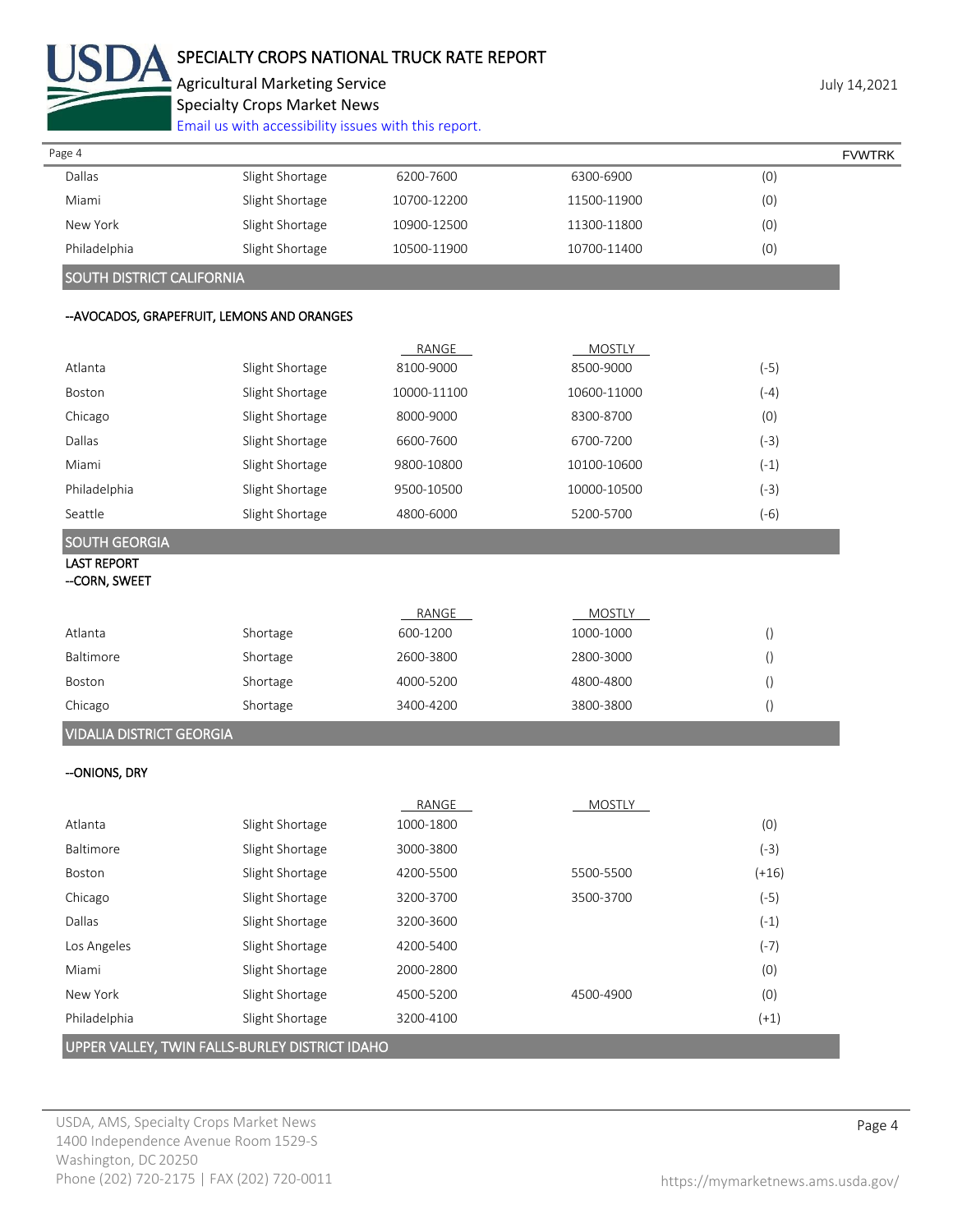

Agricultural Marketing Service **Agricultural Marketing Service** Agricultural Marketing Service Specialty Crops Market News

[Email us with accessibility issues with this report.](mailto:mars@ams.usda.gov?subject=508%20Inquiry/Report)

Page 5 FOUNTRK And the set of the set of the set of the set of the set of the set of the set of the set of the set of the set of the set of the set of the set of the set of the set of the set of the set of the set of the s

| -- POTATOES      |                 |           |           |     |
|------------------|-----------------|-----------|-----------|-----|
|                  |                 | RANGE     | MOSTLY    |     |
| Atlanta          | Slight Shortage | 4675-6000 |           | (0) |
| Baltimore        | Slight Shortage | 6375-7000 |           | (0) |
| Boston           | Slight Shortage | 7000-8500 |           | (0) |
| Chicago          | Slight Shortage | 3600-4250 | 4038      | (0) |
| Dallas           | Slight Shortage | 4038-4500 | 4250-4250 | (0) |
| Los Angeles      | Slight Shortage | 2300-2500 |           | (0) |
| Miami            | Slight Shortage | 7500-8500 |           | (0) |
| New York         | Slight Shortage | 7000-7500 |           | (0) |
| Philadelphia     | Slight Shortage | 6800-7000 |           | (0) |
| <b>LOUISIANA</b> |                 |           |           |     |
| -SWEET POTATOES  |                 |           |           |     |

|                     |                 | RANGE     | <b>MOSTLY</b> |                  |
|---------------------|-----------------|-----------|---------------|------------------|
| Chicago             | Adequate        | 3000-4500 | 3000-3200     | (0)              |
| New York            | Adequate        | 5000-7000 | 6000-6000     | (0)              |
| <b>MICHIGAN</b>     |                 |           |               |                  |
| <b>FIRST REPORT</b> |                 |           |               |                  |
| --CUCUMBERS         |                 |           |               |                  |
|                     |                 | RANGE     | <b>MOSTLY</b> |                  |
| Atlanta             | Slight Shortage | 2900-3100 |               | $\left(\right)$  |
| Baltimore           | Slight Shortage | 2900-3100 | 3000-3000     | $\left(\right)$  |
| Chicago             | Slight Shortage | 900-1000  |               | $\left( \right)$ |
| Dallas              | Slight Shortage | 2800-3000 | 2900-2900     | $\left(\right)$  |
| New York            | Slight Shortage | 3400-3600 | 3500-3500     | $\left( \right)$ |
| Philadelphia        | Slight Shortage | 3000-3200 | 3100-3100     | $\left(\right)$  |
| -SQUASH             |                 |           |               |                  |
|                     |                 | RANGE     | <b>MOSTLY</b> |                  |
| Atlanta             | Slight Shortage | 2900-3100 | 3000-3000     | $\left(\right)$  |
| Baltimore           | Slight Shortage | 2900-3100 | 3000-3000     | $\left(\right)$  |
| Chicago             | Slight Shortage | 900-1000  |               | $\left(\right)$  |
| Dallas              | Slight Shortage | 2800-3000 | 2900-2900     | $\left( \right)$ |
| New York            | Slight Shortage | 3400-3600 | 3500-3500     | $\left(\right)$  |
| Philadelphia        | Slight Shortage | 3000-3200 | 3100-3100     | $\left( \right)$ |
| <b>MISSISSIPPI</b>  |                 |           |               |                  |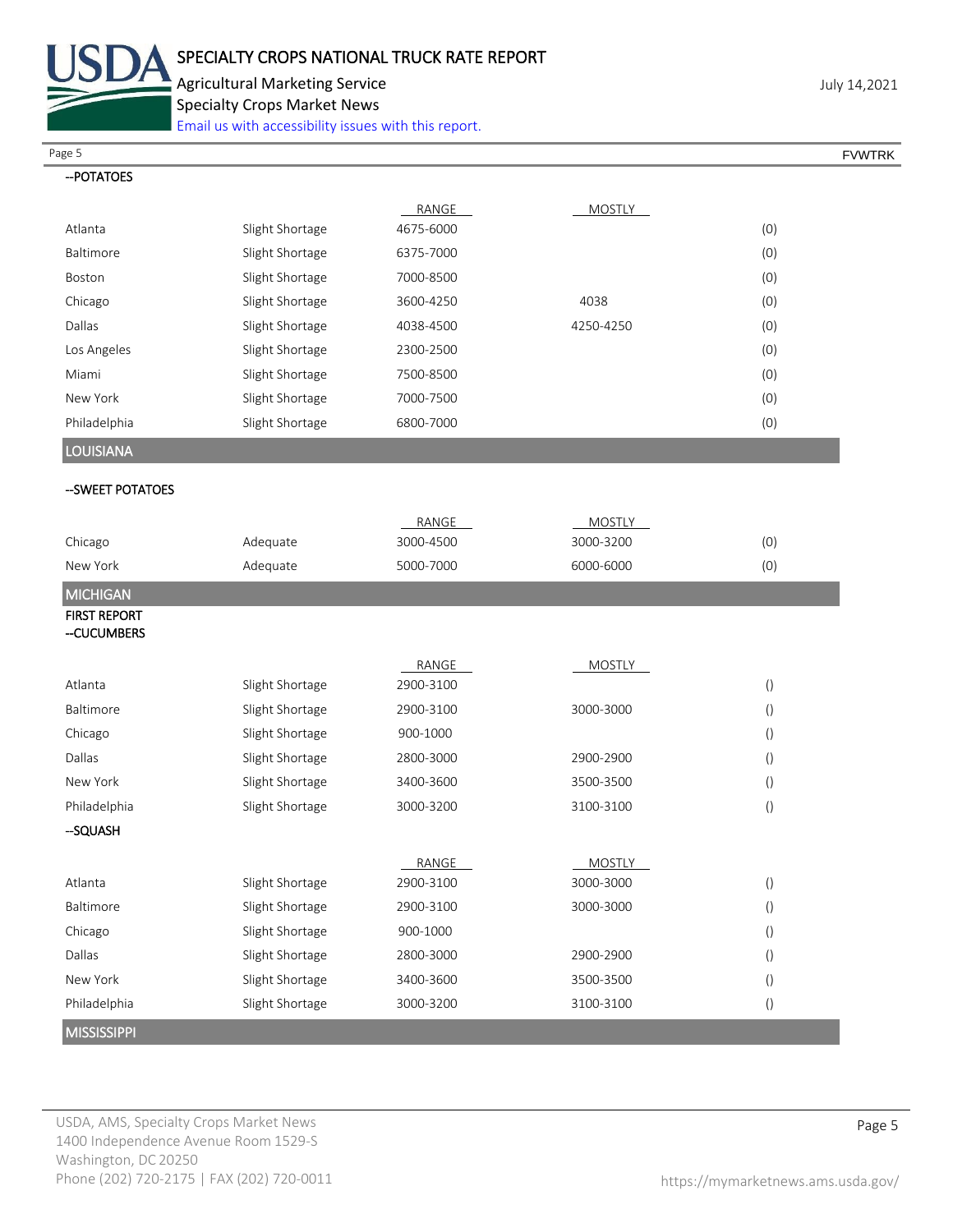

Agricultural Marketing Service discussed by the University of the University of the University of the University Specialty Crops Market News

[Email us with accessibility issues with this report.](mailto:mars@ams.usda.gov?subject=508%20Inquiry/Report)

| Page 6                                 | Effial us with accessibility issues with this report. |           |               |                  | <b>FVWTRK</b> |
|----------------------------------------|-------------------------------------------------------|-----------|---------------|------------------|---------------|
| -- SWEET POTATOES                      |                                                       |           |               |                  |               |
|                                        |                                                       | RANGE     | <b>MOSTLY</b> |                  |               |
| Atlanta                                | Adequate                                              | 1300-1800 | 1600-1600     | (0)              |               |
| Chicago                                | Adequate                                              | 1800-3000 | 2000-2800     | (0)              |               |
| Dallas                                 | Adequate                                              | 2200-3000 | 2800-2800     | (0)              |               |
| SOUTHEAST MISSOURI                     |                                                       |           |               |                  |               |
| <b>FIRST REPORT</b>                    |                                                       |           |               |                  |               |
| --CANTALOUPES AND WATERMELONS          |                                                       |           |               |                  |               |
|                                        |                                                       | RANGE     | <b>MOSTLY</b> |                  |               |
| Chicago                                | Shortage                                              | 2300-2500 |               | $\left( \right)$ |               |
| SOUTHERN NEW MEXICO                    |                                                       |           |               |                  |               |
|                                        |                                                       |           |               |                  |               |
| --ONIONS, DRY                          |                                                       |           |               |                  |               |
|                                        |                                                       | RANGE     | <b>MOSTLY</b> |                  |               |
| Atlanta                                | Slight Shortage                                       | 4620-5700 | 4620-4620     | (0)              |               |
| Baltimore                              | Slight Shortage                                       | 5880-8000 | 5880-6000     | (0)              |               |
| Chicago                                | Slight Shortage                                       | 3800-5040 | 4620          | (0)              |               |
| Dallas                                 | Slight Shortage                                       | 1800-3400 | 2000-2500     | (0)              |               |
| Miami                                  | Slight Shortage                                       | 6500-8000 | 6500-6720     | (0)              |               |
| New York                               | Slight Shortage                                       | 6720-8400 | 6720-6800     | (0)              |               |
| Philadelphia                           | Slight Shortage                                       | 6300-8000 | 6300-6720     | (0)              |               |
| <b>NEW YORK</b>                        |                                                       |           |               |                  |               |
| <b>LAST REPORT</b>                     |                                                       |           |               |                  |               |
| --APPLES                               |                                                       |           |               |                  |               |
|                                        |                                                       | RANGE     | <b>MOSTLY</b> |                  |               |
| Atlanta                                | Slight Shortage                                       | 4000-5000 | 5000-5000     | (0)              |               |
| Baltimore                              | Slight Shortage                                       | 2500-2800 | 2500-2500     | (0)              |               |
| <b>Boston</b>                          | Slight Shortage                                       | 2000-3000 | 2500-2500     | (0)              |               |
| Miami                                  | Slight Shortage                                       | 5000-6000 |               | (0)              |               |
| Philadelphia                           | Slight Shortage                                       | 2500-3000 | 2500-2500     | (0)              |               |
| <b>EASTERN NORTH CAROLINA</b>          |                                                       |           |               |                  |               |
| --SWEET POTATOES                       |                                                       |           |               |                  |               |
|                                        |                                                       |           |               |                  |               |
|                                        |                                                       | RANGE     | <b>MOSTLY</b> |                  |               |
| Atlanta                                | Shortage                                              | 2500-2500 |               | (0)              |               |
| Baltimore                              | Shortage                                              | 2000-2500 |               | (0)              |               |
| Boston                                 | Shortage                                              | 3000-3500 |               | (0)              |               |
| Chicago                                | Shortage                                              | 3500-3500 |               | (0)              |               |
| Miami                                  | Shortage                                              | 3000-3000 |               | (0)              |               |
| USDA, AMS, Specialty Crops Market News |                                                       |           |               |                  | Page 6        |

1400 Independence Avenue Room 1529-S Washington, DC 20250 Phone (202) 720-2175 | FAX (202) 720-0011 <https://mymarketnews.ams.usda.gov/>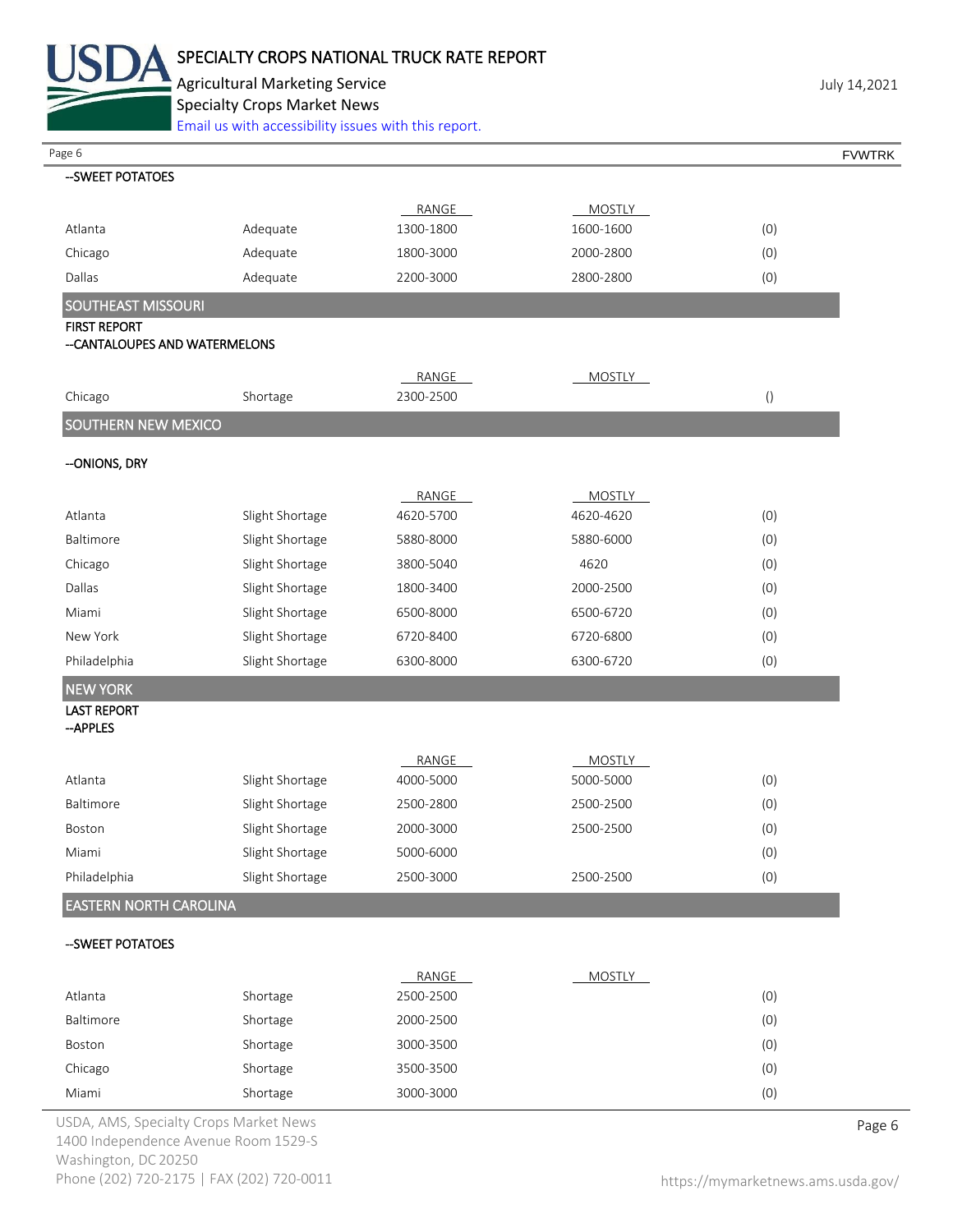

Agricultural Marketing Service **Agricultural Marketing Service** Agricultural Marketing Service Specialty Crops Market News

[Email us with accessibility issues with this report.](mailto:mars@ams.usda.gov?subject=508%20Inquiry/Report)

New York Shortage 2500-3000 (0) Philadelphia Shortage 2250-2250 (0) SOUTH CAROLINA Page 7 FOUNTRK And the set of the set of the set of the set of the set of the set of the set of the set of the set of the set of the set of the set of the set of the set of the set of the set of the set of the set of the s

## --CANTALOUPES AND WATERMELONS

|                                             |          | RANGE     | <b>MOSTLY</b> |                  |  |
|---------------------------------------------|----------|-----------|---------------|------------------|--|
| Atlanta                                     | Shortage | 1100-1300 |               | $\left( \right)$ |  |
| Baltimore                                   | Shortage | 2600-2900 |               |                  |  |
| Boston                                      | Shortage | 4400-4600 |               |                  |  |
| Chicago                                     | Shortage | 3300-3500 |               |                  |  |
| New York                                    | Shortage | 4000-4200 |               |                  |  |
| Philadelphia                                | Shortage | 3300-3500 |               |                  |  |
| <b>MEXICO CROSSINGS THROUGH SOUTH TEXAS</b> |          |           |               |                  |  |

## --PEPPERS, ANAHEIM, PEPPERS, BELL TYPE, PEPPERS, HABANERO, PEPPERS, JALAPENO, PEPPERS, POBLANO, PEPPERS, SERRANO, TOMATOES, GRAPE TYPE, TOMATOES, PLUM TYPE, BROCCOLI, CARROTS, CHAYOTE, CILANTRO, CUCUMBERS, LIMES, MANGOES, PAPAYA, PINEAPPLES, TOMATILLOS, TOMATOES AND WATERMELONS

|              |          | RANGE     | <b>MOSTLY</b> |         |
|--------------|----------|-----------|---------------|---------|
| Atlanta      | Adequate | 3600-4000 |               | $(-6)$  |
| Baltimore    | Adequate | 5200-6200 | 5500-5600     | $(-8)$  |
| Boston       | Adequate | 6500-7000 | 6800-6900     | $(-6)$  |
| Chicago      | Adequate | 4300-4600 |               | $(+2)$  |
| Dallas       | Adequate | 1600-2000 | 1700-1800     | $(-10)$ |
| Los Angeles  | Adequate | 3000-3400 | 3100-3200     | (0)     |
| Miami        | Adequate | 4400-4800 |               | $(-5)$  |
| New York     | Adequate | 6500-7400 | 6700-6800     | $(-1)$  |
| Philadelphia | Adequate | 5800-6200 | 6000-6100     | $(-6)$  |
| Seattle      | Adequate | 5800-6300 | 6100-6200     | $(-2)$  |

# COLUMBIA BASIN WASHINGTON

## --POTATOES

|                                                 |                 | RANGE     | <b>MOSTLY</b> |     |  |  |
|-------------------------------------------------|-----------------|-----------|---------------|-----|--|--|
| Atlanta                                         | Slight Shortage | 6650-7400 |               | (0) |  |  |
| Dallas                                          | Slight Shortage | 5600-6000 |               | (0) |  |  |
| Los Angeles                                     | Slight Shortage | 2300-3000 |               | (0) |  |  |
| Miami                                           | Slight Shortage | 9000-9500 |               | (0) |  |  |
| New York                                        | Slight Shortage | 8200-9560 |               | (0) |  |  |
| YAKIMA VALLEY AND WENATCHEE DISTRICT WASHINGTON |                 |           |               |     |  |  |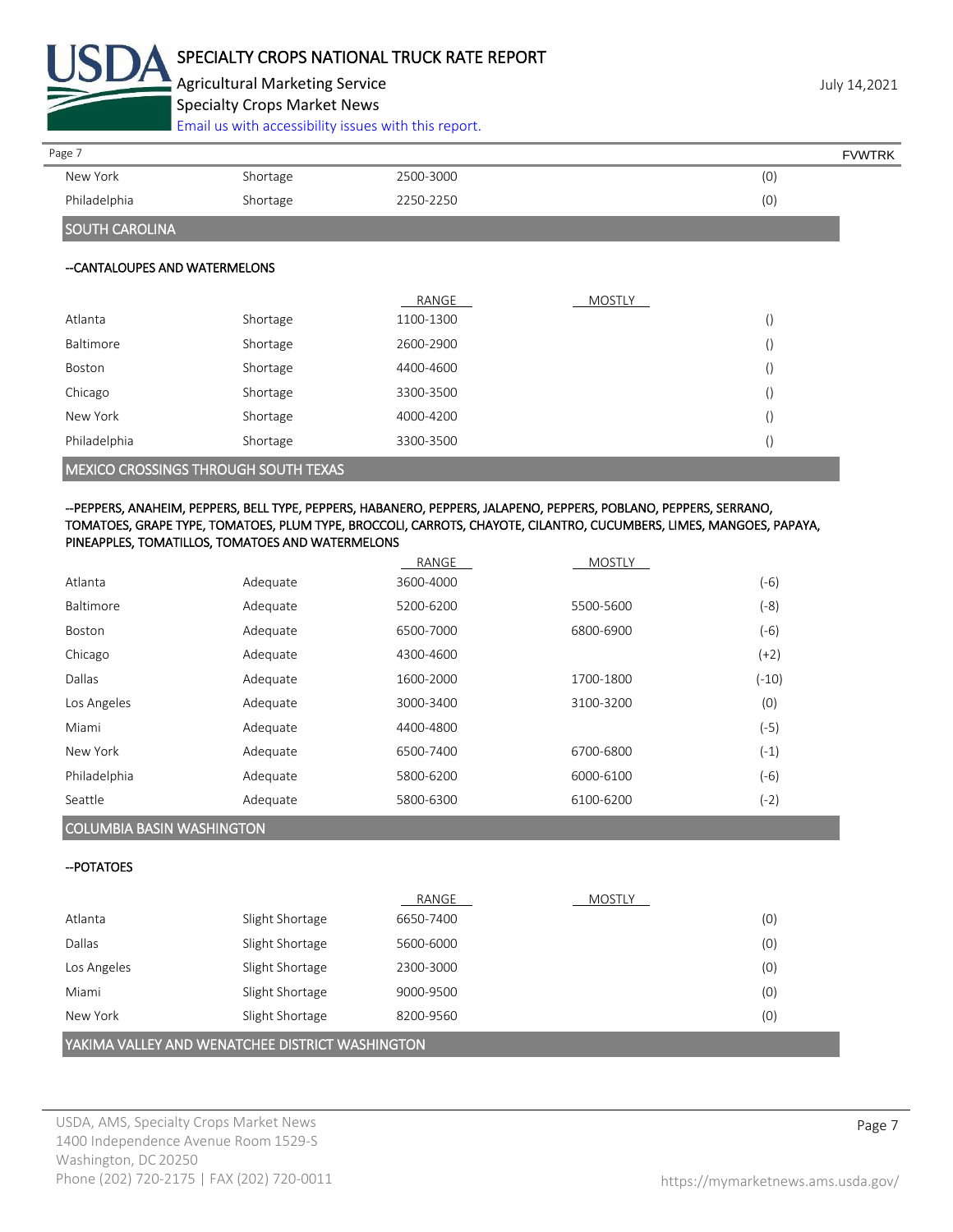

Agricultural Marketing Service **Agricultural Marketing Service** Agricultural Marketing Service

Specialty Crops Market News

[Email us with accessibility issues with this report.](mailto:mars@ams.usda.gov?subject=508%20Inquiry/Report)

## --APPLES, APRICOTS, BLUEBERRIES, CHERRIES AND PEARS

|                  |          | RANGE      | <b>MOSTLY</b> |        |
|------------------|----------|------------|---------------|--------|
| Atlanta          | Adequate | 8000-9000  | 8500-9000     | $(-1)$ |
| <b>Baltimore</b> | Adequate | 8500-10200 | 9300-9700     | (0)    |
| <b>Boston</b>    | Adequate | 9200-11200 | 9700-10200    | $(-1)$ |
| Chicago          | Adequate | 6300-7800  | 6500-7000     | $(-2)$ |
| Dallas           | Adequate | 6300-7200  | 6400-6900     | $(-2)$ |
| Los Angeles      | Adequate | 2100-3000  | 2500-2800     | $(-5)$ |
| Miami            | Adequate | 9500-10400 | 9700-9900     | (0)    |
| New York         | Adequate | 9000-10500 | 9400-10000    | (0)    |
| Philadelphia     | Adequate | 8800-9800  | 9300-9700     | (0)    |
| Seattle          | Adequate | 900-1500   | 1250-1450     | (0)    |

CENTRAL WISCONSIN

# --POTATOES

|                  |                 | RANGE     | <b>MOSTLY</b> |     |
|------------------|-----------------|-----------|---------------|-----|
| Atlanta          | Slight Shortage | 3400-3825 |               | (0) |
| <b>Baltimore</b> | Slight Shortage | 3400-3825 |               | (0) |
| Boston           | Slight Shortage | 3825-4800 |               | (0) |
| Chicago          | Slight Shortage | 1063-1169 |               | (0) |
| <b>Dallas</b>    | Slight Shortage | 3400-4038 |               | (0) |
| Miami            | Slight Shortage | 4675-5525 | 4888-5475     | (0) |
| New York         | Slight Shortage | 3613-4800 | 3825-4800     | (0) |
| Philadelphia     | Slight Shortage | 3400-3613 |               | (0) |

# TRUCK SHIPMENTS OF FRESH FRUITS AND VEGETABLES SHIPMENTS ARE IN 40,000 POUND UNITS. INFORMATION IS SUBJECT TO REVISION

Page 8 FOR THE SERVER SERVER SERVER SERVER SERVER SERVER SERVER SERVER SERVER SERVER SERVER SERVER SERVER SERVER SERVER SERVER SERVER SERVER SERVER SERVER SERVER SERVER SERVER SERVER SERVER SERVER SERVER SERVER SERVER SERV